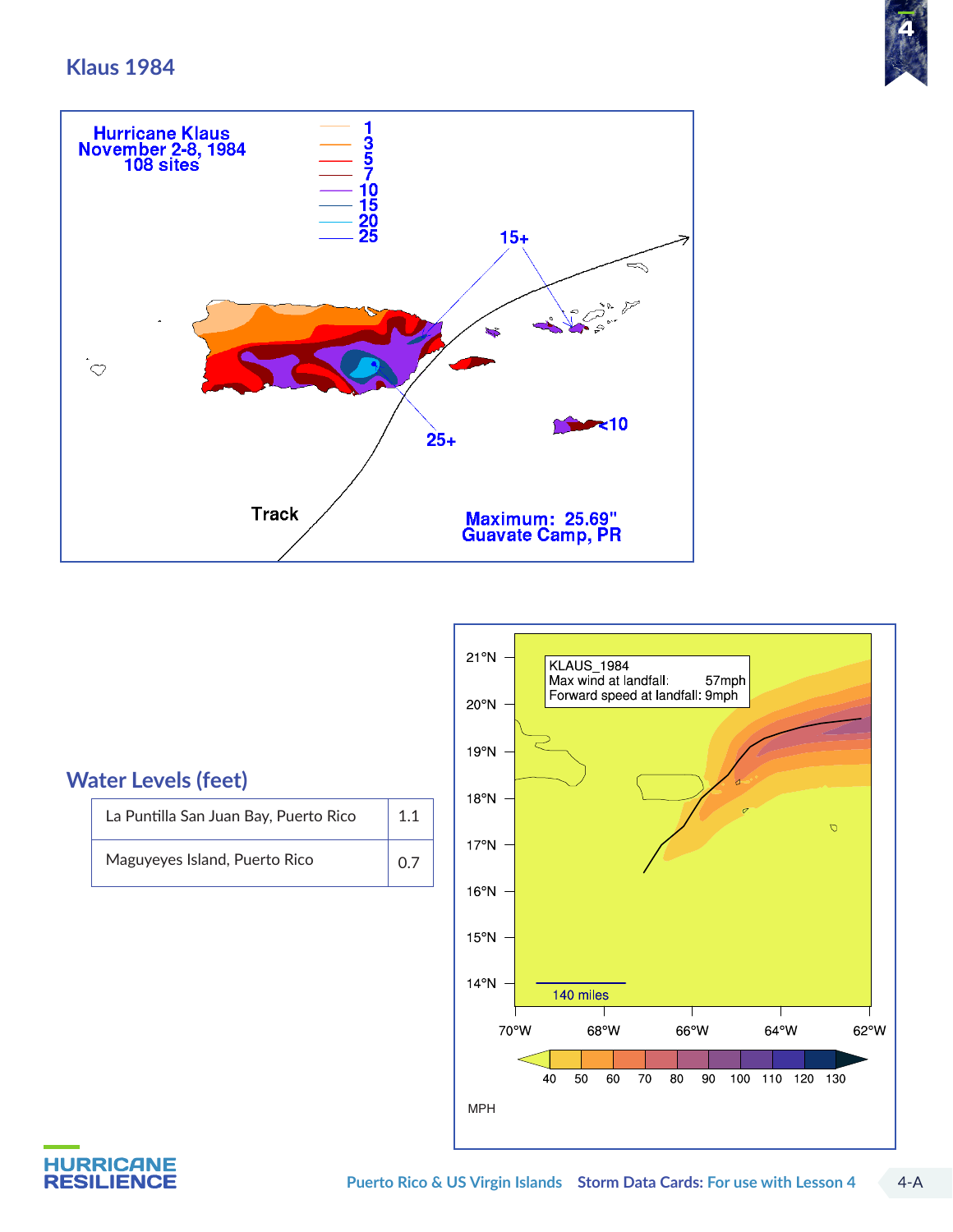

# **Marilyn 1995**

 $\overline{\mathcal{N}}$ 

| ъ,                                                                                                                                |              |    |
|-----------------------------------------------------------------------------------------------------------------------------------|--------------|----|
| Hurricane Marilyn<br>September 14-18, 1995<br>77 sites<br>$\frac{3}{5}$<br>0<br>15<br>Maximum: 20.00"<br>Saint-Claude, Guadeloupe | <b>Track</b> | 68 |
|                                                                                                                                   |              |    |

 $\rightarrow$ 

# **Water Levels (feet)**

Charlotte Amalie, St Thomas, Virgin Islands  $\vert$  3.3 Lime Tree Bay, St Croix, Virgin Islands  $1.5$ 



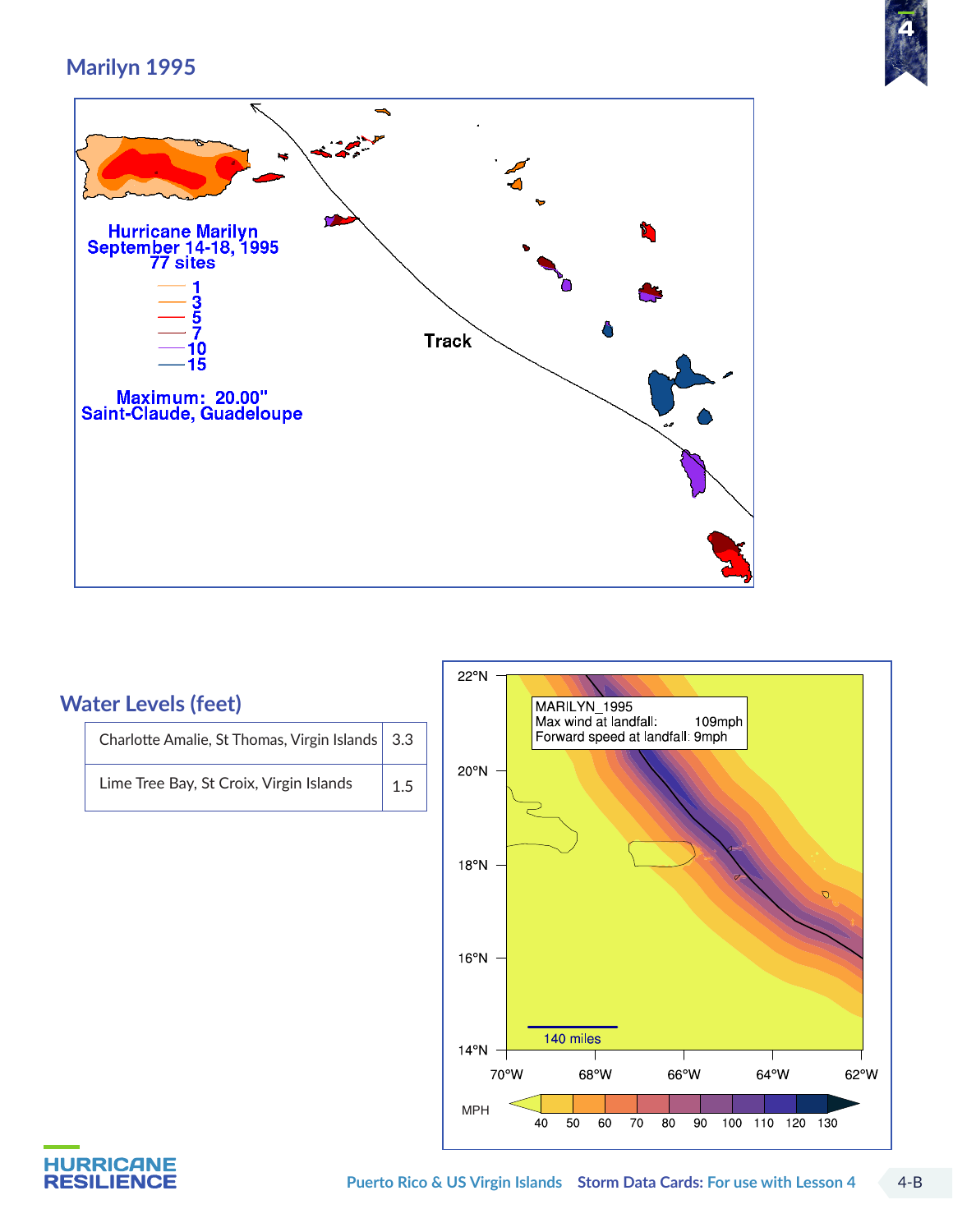## **Hortense 1996**







| La Puntilla San Juan Bay, Puerto Rico | $\vert$ 1.0 |
|---------------------------------------|-------------|
| Maguyeyes Island, Puerto Rico         | 1.3         |



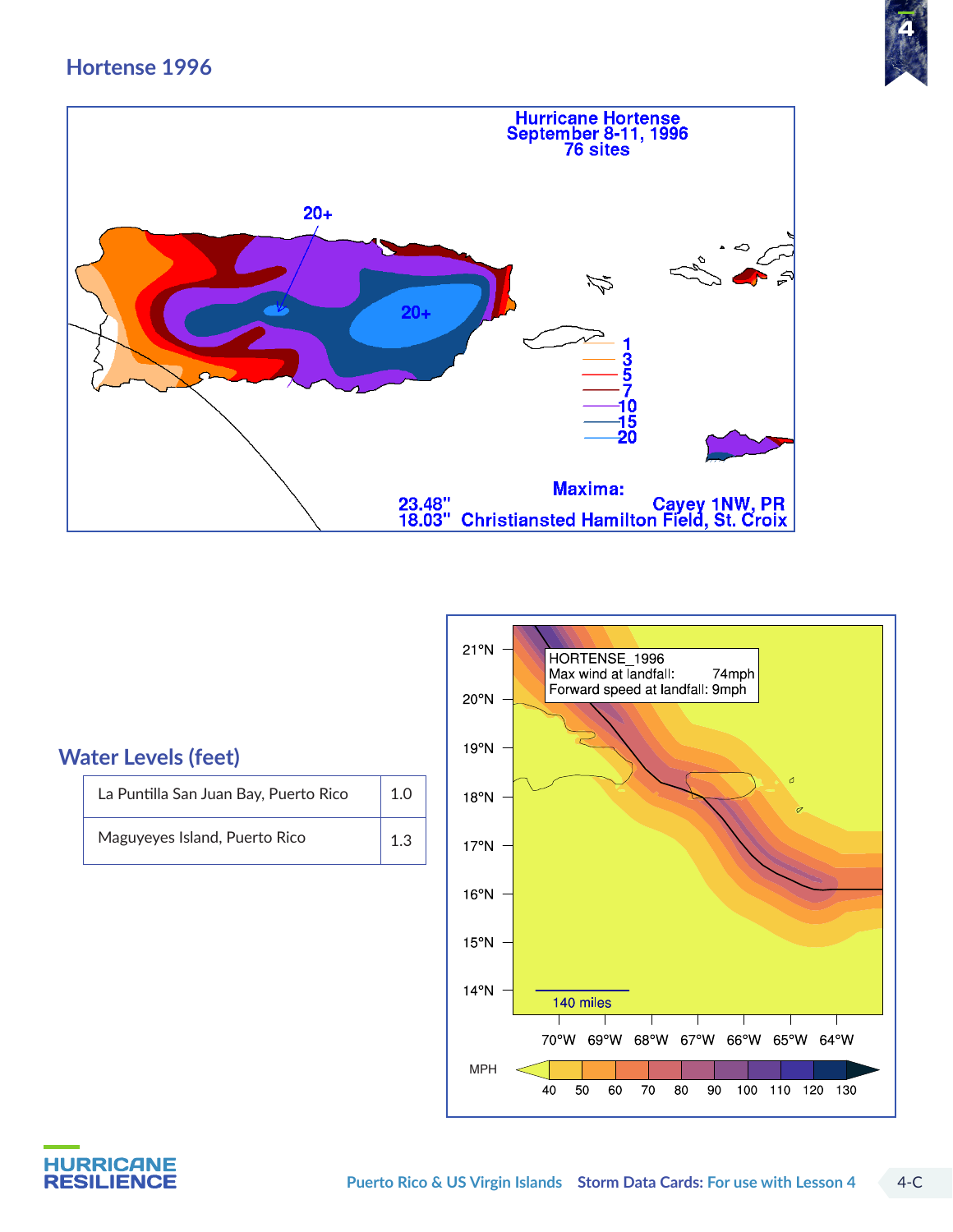







## **Water Levels (feet)**

| Charlotte Amalie, St Thomas, Virgin Islands   1.0 |             |
|---------------------------------------------------|-------------|
| Lime Tree Bay, St Croix, Virgin Islands           | $\vert$ 2.2 |

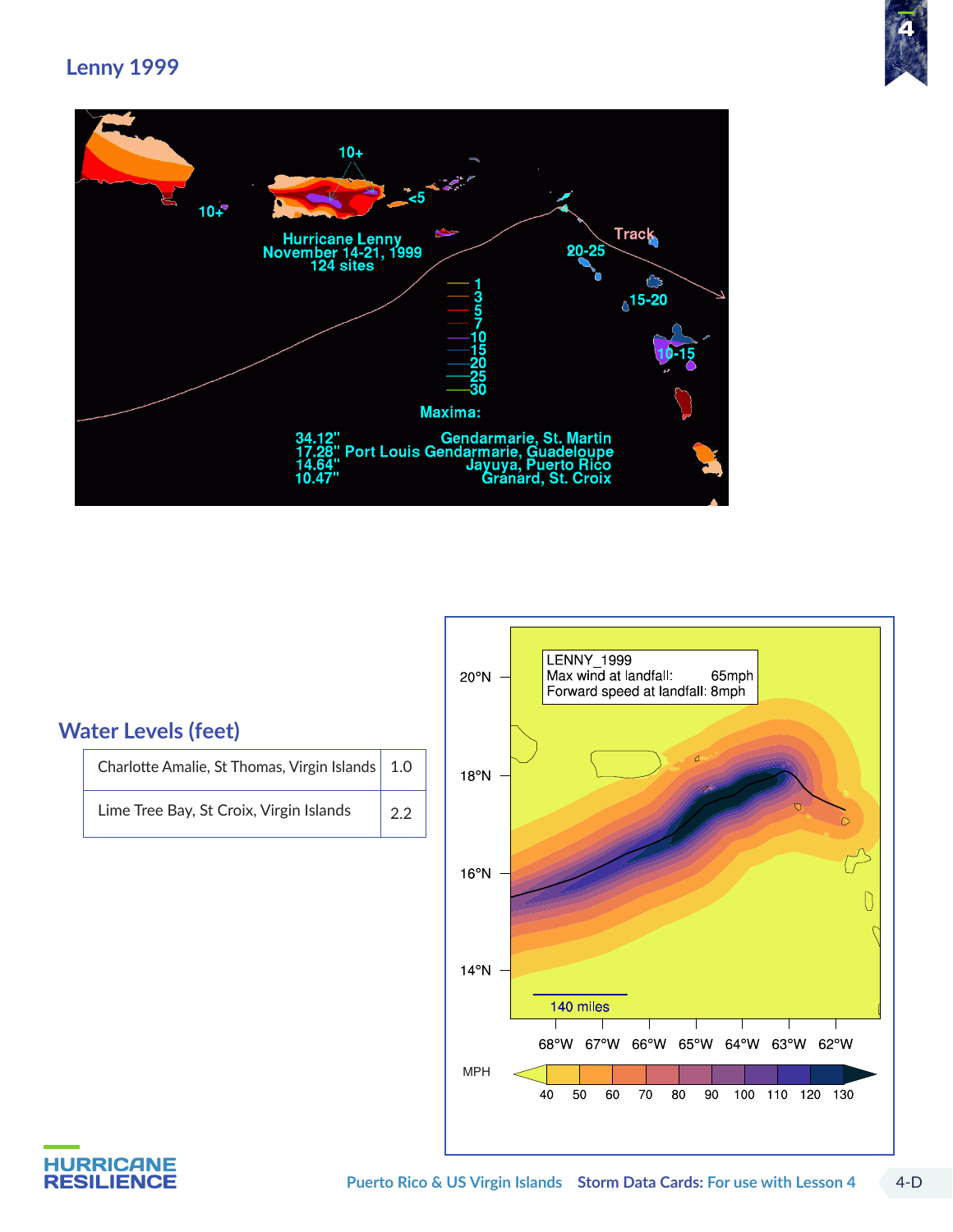#### **Maria 2011**